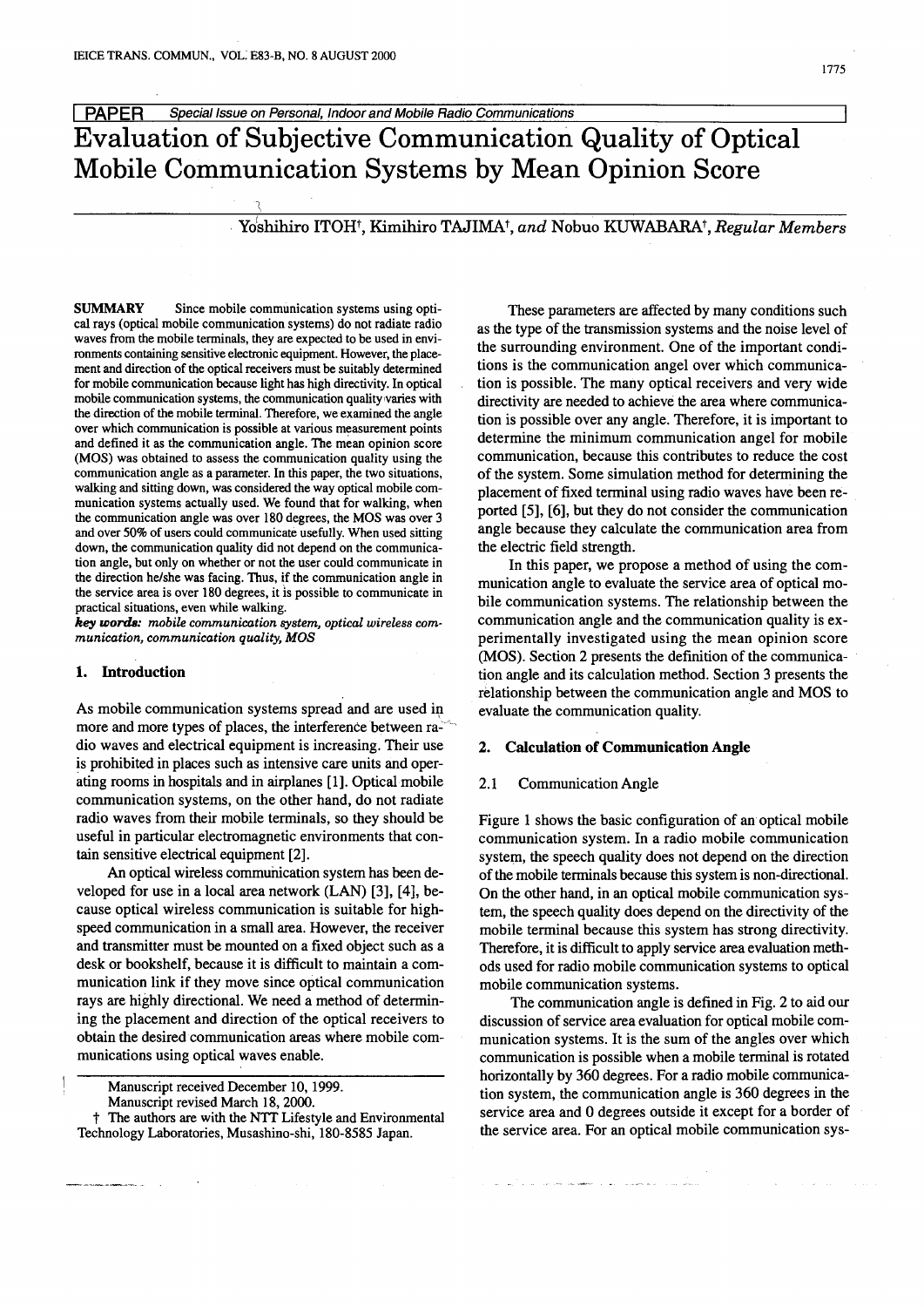

Fig. 1 Basic configuration of optical mobile communication system.



Fig. 2 Definition of communication angle.

tern, on the other hand, it ranges between 0 and 360 degrees in all area. Thus, this evaluation method is an extension of the previous methods.

#### 2.2 Calculation

Figure 3 shows a general model of propagation from an optical transmitter to an optical receiver. Here, the mobile terminal is an optical transmitter, and the optical center station is an optical receiver. The same calculation method can be used in the reverse situation. The light power can be calculated using the ray-tracing method in any position [3], [4]. And the radiation from the transmitter can expressed by a generalized Lambertian model [5]. Thus, the total power received by the optical receiver is given by

$$
P = \frac{n_t + 1}{2\pi r^2} P_r \cos^n \theta \cos^n \beta,
$$
 (1)

where  $P_i$  is the total power emitted by the transmitter,  $r$  is the distance between the transmitter and receiver,  $\theta$  is the angle subtended between the normal to the transmitter and the radiation emission direction,  $\beta$  is the angle of incidence on the receiver, and nt and nr are defined by

$$
n_{t} = \frac{\log \left(\frac{1}{4}\right)}{\log \left(\cos \theta_{hi}\right)},\tag{2}
$$

$$
n_r = \frac{\log (1/4)}{\log (\cos \theta_{hr})},\tag{3}
$$



Fig. 3 Model of propagation.



Fig. 4 Experimental setup for measuring communication angle.

where  $\theta_{i}$  is the half-power angle of the transmitter, i.e., the angle at which the communication distance becomes half, and  $\theta_{\mu}$  is the half-power angle of the receiver.

When we assume that the noise from ambient light is sufficiently small, then communication is possible if the total received power of the optical receiver *P* is bigger than the sensitivity of the optical receiver *R,* That is, if

$$
P \ge R_{s'} \tag{4}
$$

We calculated the total received power for each angle while the transmitter was rotated horizontally by 360 degrees and judged whether or not Eq. (4) was satisfied. From this information, we could calculate the communication angle.

## 2.3 Measurement

To verify the validity of the calculation method, we compared the calculated results with measured ones. Figure 4 shows the experimental setup. The room used for the experiment was 20.0 m long, 11.0 m wide, and 8.0 m high. Radio wave absorbers were attached to the walls and ceiling, so reflectivity was almost zero. Therefore, the height of receiver and transmitter hardly influenced by the directivity of the optical receiver and transmitter. The optical receivers were fixed 1.5 m above the floor. The optical transmitter was placed 1.5 m above the floor and rotated from 0 to 360 degrees. The tilt angle of the transmitter was set so that the maximum radiation angle agreed with the horizontal reference plane. Since the directivity of the optical receiver and transmitter are suf-

1776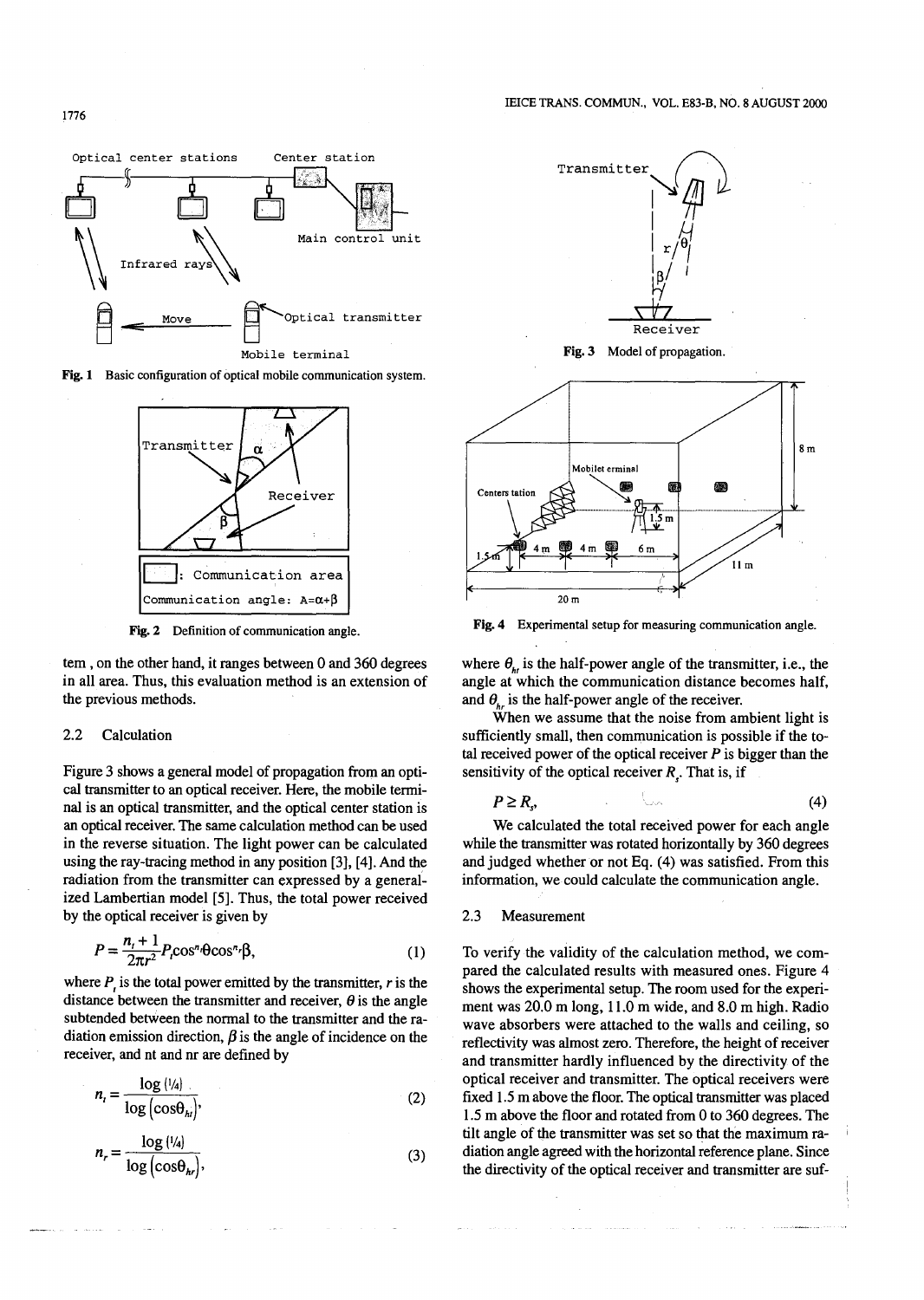munication quality for communication angles of 15, 30, 45, 60,and 75 degrees. Figure 9 shows the placement of optical center station.

Each desk had papers on it containing many images and their names. One trial involved two speakers. A was seated in front of a telephone in a small room away from the test area and B was seated in the chair in the test area. A had copies of the papers on the two desks in the test area. The trial began when A called B, selected a picture from among his/her papers, and described it to B, who tried to find it among the papers on the two desks. If B could not find this picture, *he*/ she asked A for a clue. The maximum time allowed for one trial was two minutes.

After each trial, we asked both subjects to evaluate the communication quality, using the same evaluation method as for the walking test.

## 3.2 Results of Walking Test

Figure 10 shows the relationship between the average communication angle and the MOS in the walking tests, which was evaluated using the five grades of the listening-effortscale. The larger the MOS, the better the communication quality. This figure reveals that:

(i) The communication qualities reported by speakers A and B were almost the same, at the 95% confidence interval.

(iijWhen the communication angle was over 180 degrees, the MOS was over 3.0. When it was 60 or 120 degrees,



Fig. 9 Experimental setup for sitting-down test.



Fig. 10 Relationship between MOS and average communication angle for walking test.

the MOS was almost 2.0.

(iii) A communication angle of 240 degrees gave the best communication quality while 60 degrees was the worst.

The MOS is statistical value. Therefore, the validity of the value should be evaluated. Any significant difference between the MOSs for each angle is evaluated using Eq. (7). This shows a two-sided T-test [8] at the significance level of 5%.

$$
T = \frac{MOS_1 - MOS_2}{\sqrt{\frac{G_1^2 - G_2^2}{n}}} < 2.064
$$
\n(7)

where  $MOS_1$  and  $MOS_2$  are values of MOS in the different communication angle,  $\sigma_1^2$  and  $\sigma_2^2$  are the variances and n is the number of degrees of freedom (Here,  $n=24$ ).

There was a significant difference between *MOS*, and *MOS*<sub>2</sub> when *T* was less then 2.064. Table 2 shows the results. It indicates that there was no significant difference between 60 and 120 degrees or 240 and 300 degrees. However, there was a significant difference between less than 120 degrees and over 180 degrees. There was a significant difference both A and B in meshed area of Table 2. Thus, when communication angles were over 180 degrees, these communication qualities were almost the same.

Figure 11 shows the relationship between the average communication angle and the acceptability in the walking

Table 2 Results of T-test for walking test. (Y: significant difference, N: not significant difference)

| Evaluated<br>Person | communication<br>angle[degrees] | 60                 | 120                | 180 | 240 | 300 |
|---------------------|---------------------------------|--------------------|--------------------|-----|-----|-----|
| Speaker A           | 60                              | ۰.                 | N                  | Y.  | Y   | Y   |
|                     | 120                             | N                  | $\overline{ }$     | х   | Ý   | Y   |
|                     | 180                             | $\mathbf{Y}^{(n)}$ | Y                  |     | N   | N   |
|                     | 240                             | Y                  | Y                  | N   |     | N   |
|                     | 300                             | Y                  | Y                  | N   | N   |     |
| Speaker B           | 60                              |                    | N                  | ¥.  | Ý   | Y   |
|                     | 120                             | N                  |                    | Y   | ۰Y  | Υ   |
|                     | 180                             | Y                  | Y                  |     | Y   | N   |
|                     | 240                             | ΞY.                | $\mathbf{Y}_\perp$ | Y   | ٠   | N   |
|                     | 300                             | Y                  | Y                  | N   | N   |     |